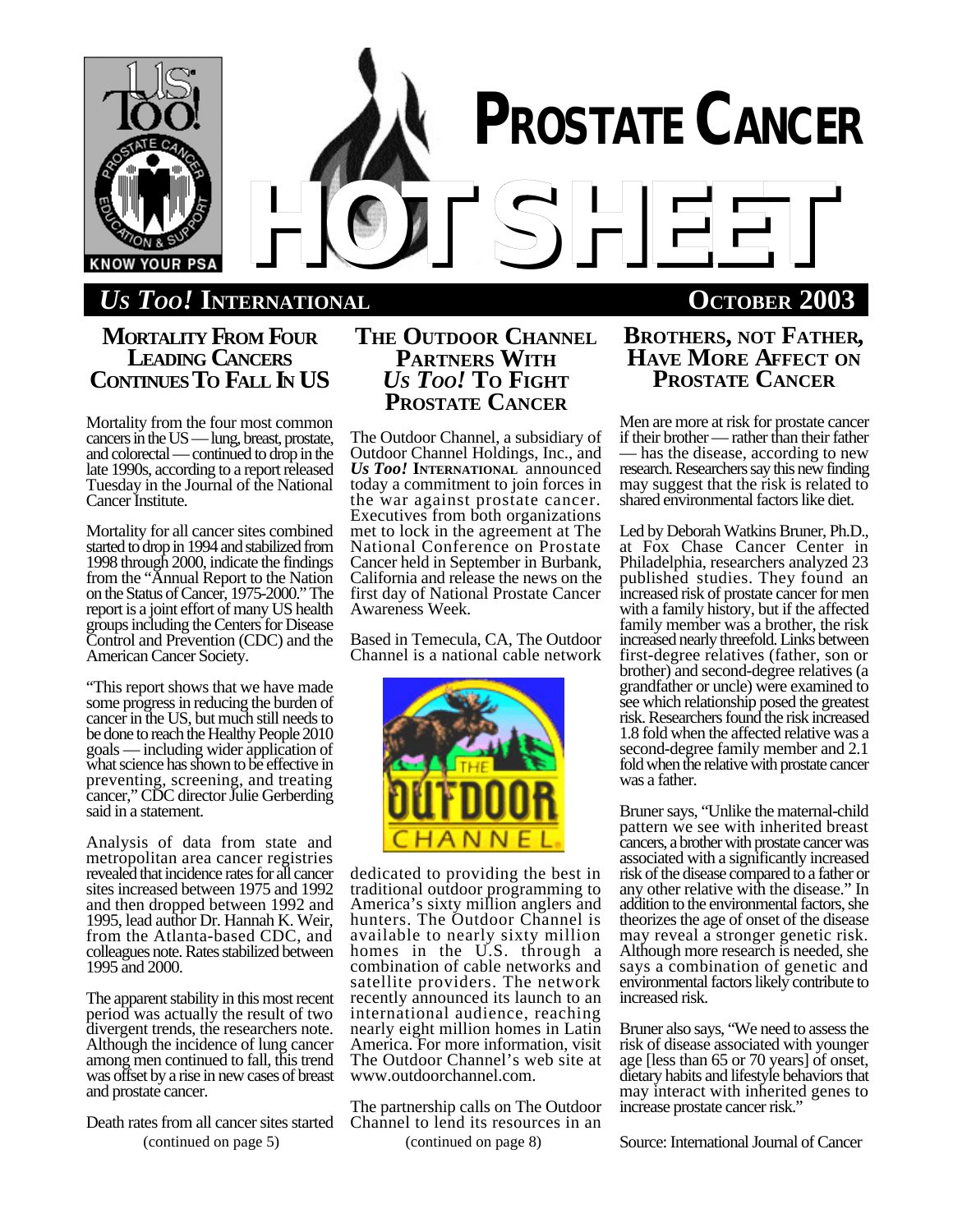## **PROSTATE CANCER PATIENT SUPPORT 1-800-80-***US TOO! US TOO!* **INTERNATIONAL**

## **PROSTATE CANCER NEWS YOU CAN USE**

*Us Too!* publishes a FREE e-mail based news service which provides updates on the latest prostate cancer related news. To subscribe or link to the archives simply visit the *Us Too!* Website: www.ustoo.org

News items contained in *Us Too!* publications are obtained from various news sources and edited for inclusion. Where available, a pointof-contact is provided.

All references to persons, companies, products or services are provided for information only, and are not endorsements. Readers should conduct their own research into any person, company, product or service, and consult with their loved ones and personal physician before deciding upon **any** course of action.



## **RESEARCHERS ORGANIZE PROSTATE CANCERINTO GENETICALLY DISTINCT CATEGORIES** *Daniel J. George, MD Veritas Medicine*

With over 180,000 new cases of diagnosed each year, there is an enormous number of men with prostate cancer. But is it all the same disease?

The natural history of prostate cancer has taught us that a subset of men - roughly 30,000 each year - will die from this disease, despite our best treatment efforts. Another subset - perhaps as many as 90,000 cases each year - may be incidental and pose minimal risk to the patient. Why then do we classify all these cancers by the same name?

The Gleason score, or grade of prostate cancer, has been the most successful method to date for sub-classifying the disease. The Gleason score, however, is not based upon any molecular or genetic markers in prostate cancer. In this month's issue of the journal Cancer Research, investigators at the Dana-Farber Cancer Institute published an attempt to subclassify prostate cancers by their genetic makeup. A technique known as single nucleotide polymorphisms, or SNP mapping, allows researchers to create a genetic fingerprint of tumors. Cancers with similar fingerprints are clustered together to create an overall genetic map.

The efforts of the Dana-Farber team represent one of the first to genetically subclassify prostate cancer, but more work still needs to be done to get a complete picture of the different types of prostate cancer. The SNP mapping technique is likely to improve with greater technological breakthroughs, and the general principle of classifying tumors according to their genetic profile has been validated in other diseases such as lymphoma. Ultimately, a more accurate classification of prostate cancers should lead to treatments customized to certain types pf prostate cancer, and perhaps target therapy more effectively.

## *Reference:*

ME Lieberfarb et al. Genome-wide Loss of Heterozygosity Analysis from Laser Capture Microdissected Prostate Cancer Using Single Nucleotide Polymorphic Allele (SNP) Arrays and a Novel Bioinformatics Platform ChipSNP. Cancer Research 63, 4781-4785 (2003).

## **TREATMENT OF ORGAN CONFINED PROSTATE CANCER WITH THIRD GENERATION CRYOSURGERY: PRELIMINARY MULTICENTER EXPERIENCE**

Han KR, Cohen JK, Miller RJ, Pantuck AJ, Freitas DG, Cuevas CA, Kim HL, Lugg J, Childs SJ, Shuman B, Jayson MA, Shore ND, Moore Y, Zisman A, Lee JY, Ugarte R, Mynderse LA, Wilson TM, Sweat SD, Zincke H, Belldegrun AS.

J Urol. 2003 Oct;170(4):1126-1130

## SUMMARY:

## PURPOSE

Cryosurgical ablation of the prostate is 1 approach to the treatment of localized prostate cancer. Third generation cryosurgery uses gas driven probes that allow for a decrease in probe diameter to 17 gauge (1.5 mm). The safety, morbidity and preliminary prostate specific antigen (PSA) results of 122 cases are reported.

## MATERIALS AND METHODS

A total of 106 patients have undergone percutaneous cryosurgery using a brachytherapy template with at least 12 months of PSA followup. Immediate and delayed morbidities were evaluated. PSA results at 3 and 12 months were recorded, and failure was defined as the inability to reach a nadir of 0.4 ng/ml or less.

## RESULTS

Complications in patients undergoing primary cryosurgery included tissue sloughing (5%), incontinence (pads, 3%), urge incontinence/no pads (5%), transient urinary retention  $(3.3\%)$  and rectal discomfort  $(2.6\%)$ . There were no cases of fistulas or infections. Postoperative impotence was 87% in previously potent patients. For patients who underwent salvage cryosurgery there were no fistulas reported and 2 (11%) patients required pads after salvage cryosurgery. A total of 96 (81%) patients achieved a PSA nadir of 0.4 ng/ml or less at 3 months of followup,

(continued on page 8)

DONATIONS / GIFTSTO *US TOO!* ARE TAX DEDUCTIBLE. COPYRIGHT 2003, *US TOO!* INTERNATIONAL, INC.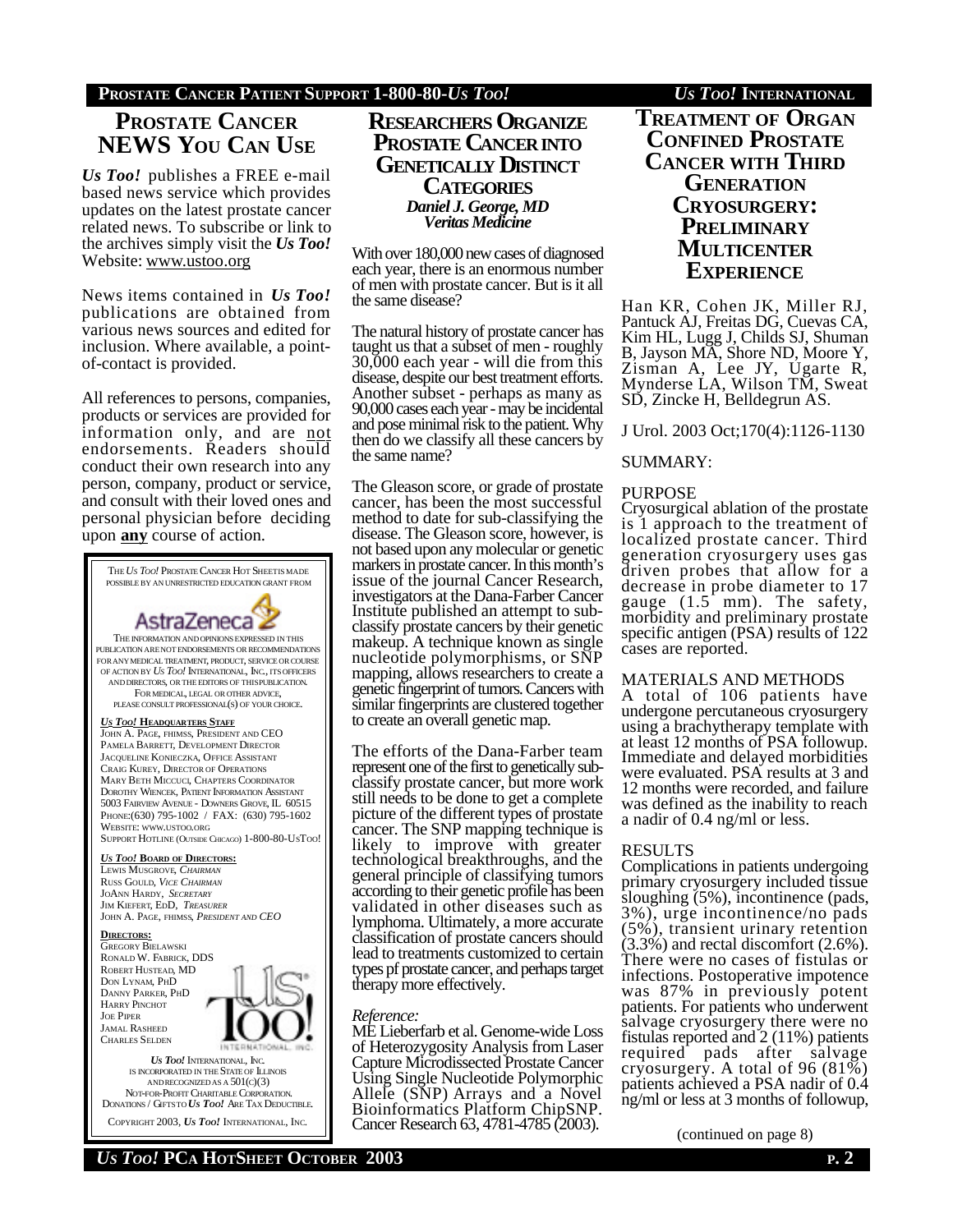## *US TOO!* **INTERNATIONAL VISIT US ON THE INTERNET AT WWW.USTOO.ORG**

## **WHAT EVERY DOCTOR WHO TREATS MALE PATIENTS SHOULD KNOW** *Stephen B. Strum, MD*

Prostate cancer diagnosis clinical practice guidelines:

Every man should have an annual PSA and DRE starting at forty years of age. Men at risk due to family history of prostate cancer (brothers, fathers, uncles), men with family history of breast cancer (mothers, sisters, aunts) and black men should begin annual screening at age 35.

A PSA of 2.0 and over at any age should be investigated to rule out prostate cancer (PC).

A first step in investigation of PSA's elevated at 2.0 and above should be a free PSA percentage test.

- A free PSA percentage of over 25% is associated with a low risk of prostate cancer.
- A free PSA percentage of under 15% is associated with a higher risk of prostate cancer.
- A benign cause of an elevated PSA and a correspondingly low free PSA percentage would be prostatitis. Four to six weeks of Cipro or similar antibiotic should be prescribed prior to recommending a biopsy if prostatitis symptoms are noted or if expressed prostatic secretions (EPS) are consistent with prostatitis.
- BPH (benign prostate hyperplasia) does not cause a low free PSA percentage. It may cause an elevated PSA, however. So in the case of an elevated PSA but a high free PSA percentage, an estimate of gland volume by DRE or a transrectal ultrasound of the prostate may reveal findings consistent with a diagnosis of BPH.

Blood sampling for PSA determinations, done at least three months apart, and by the same laboratory using the same testing procedure, are necessary to establish PSA velocity (PSAV) and PSA doubling time (PSADT).

- A PSAV that exceeds 0.75 ng/ ml/yr is associated with a higher probability of PC.
- A PSADT of less than 12 years is associated with a higher probability of PC.

PSA's that bounce up and down are more indicative of benign processes than malignant processes.

PSA's that show a persistent rise over time, particularly three consecutive rises, three months apart are suspicious for prostate cancer regardless of the level of the PSA.

Gland volume in cubic centimeters (cc) multiplied by 0.066 yields the amount of PSA produced by a normal, non-malignant gland. Any amount of PSA in excess of this should be considered to be produced by a malignant process until proven otherwise.

## *Pussycats vs. tigers:*

Pussycats in general, have low PSA values (under 10) and long doubling times, as well as low PSA velocities. If a biopsy is done on a patient with a PSA that is under 10, the Gleason score often turns out to be (3,3). Depending on the calculated tumor volume, T-stage and other factors, many of these patients may be candidates for objectified observation as well as for any of the currently FDA approved local therapies. Patients who choose to monitor their disease status rather than seek immediate local treatment need to be vigilant and need to be aware that if disease progression is evident, they may need to consider a form of local treatment before the window of opportunity for successful local treatment slams shut.

Tigers in general, have high PSA's (over 10) OR very low PSA's associated with very aggressive, high Gleason score cancers. These are very dangerous because they often escape investigation for long periods of time since the PSA's appear to be in the so-called normal range. Investigating all PSA's 2.0

and over will help to catch these prostate cancers while they are still organ-confined and treatable with local therapies. The probability of spotting these low PSA/high Gleason score cancers is enhanced if patients and doctors monitor PSA levels over time to note any persistent increases even if the PSA is very low. High Gleason score cancers often have reverted to such a primitive state that they no longer secrete PSA into the blood. Therefore, in cases such as this, the normal guidelines for PSA velocity and doubling time may not be applicable.

## **SELECTED RESOURCES FOR PHYSICIANS AND PATIENTS:**

## *On the Web:*

The Prostate Cancer Research Institute (PCRI) web site at www.pcri.org. This site has a wealth of information including the Prostate Cancer Address Book listing expert prostate cancer physicians, software tools, and articles and the newsletter INSIGHTS.

The Phoenix5 web site at www.phoenix5.org This is a vast resource for the prostate cancer student, with information on nearly every aspect of the disease as well as an excellent glossary, many first person stories and the prostate cancer journal of the webmaster who died of prostate cancer in June, 2003.

*Us Too!* **INTERNATIONAL** – Prostate Cancer Education and Support website at <u>www.ustoo.org</u> The world's largest independent, charitable network of education and support groups for men with prostate cancer and their families.

## *In print:*

*"A Primer on Prostate Cancer, The Empowered Patient's Guide"* by Stephen B. Strum, MD and Donna Pogliano, copyright 2002. Available through *Us Too!* for \$20 (plus \$5 s&h) through the *Us Too!* website or by calling (317) 558-4858 and at web booksellers and fine bookstores everywhere. Everything you ever wanted to know about prostate cancer.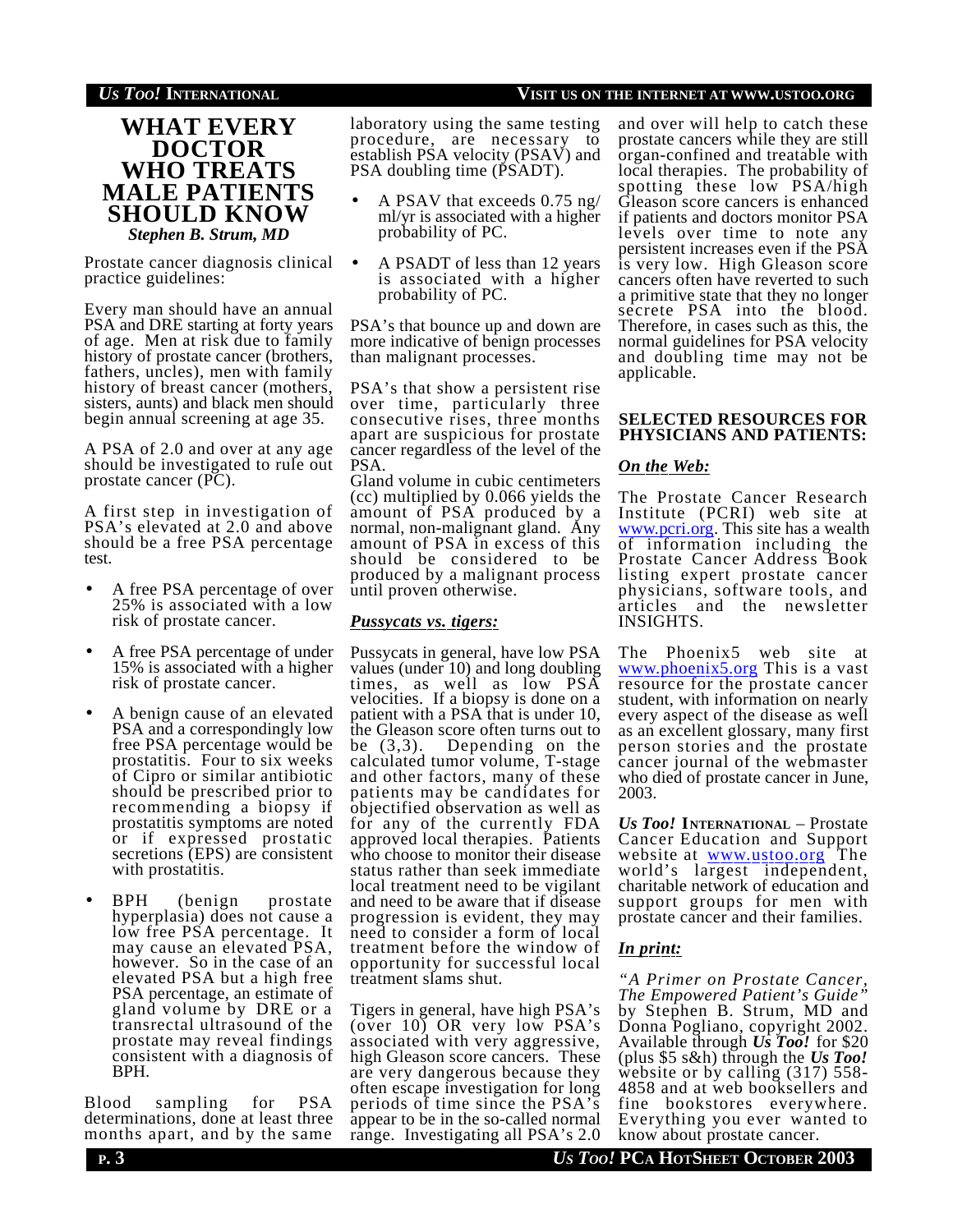## **AFRAID I HAVE BAD NEWS . . . TWELVE STEPS TO HANDLE A DISTURBING DIAGNOSIS**

## **By Elizabeth Austin**

*AARP Magazine - May-June 2003*

It's the bombshell everyone dreads. The doctor calls and asks you to visit so you can discuss your test results. Your biopsy has come back positive. Or your EKG is abnormal. Or your blood test revealed something questionable. Without warning and without preparation, you're suddenly battling a serious health problem.

What happens next? That depends partly on your individual situation. A cancer scare will bring one set of challenges and choices, and a life-threatening heart ailment will bring others. But experts say there are basic steps that all patients should take, no matter what illness they're facing. This 12-step plan will help you get the best possible care—and the greatest chance for a quick, successful recovery.

1. Start building your team. Don't try to get through this battle alone. Ask at least one trusted person to be your full-time advocate who can accompany you to doctor appointments, says Joni Rodgers, author of Bald in the Land of Big Hair, a memoir of her battle with lymphatic cancer. "You need someone who is objective and isn't going to hear just what they want to hear," she explains.

"Your best choice is someone who is not excitable or confrontational and who is good at taking notes," adds Marsha Hurst, Ph.D., director of the health advocacy program at Sarah Lawrence College in Bronxville, New York. If your sister gets hysterical, or your husband's ears hear only good news, ask a friend to step in.

You'll also need to designate an information manager, someone to return the 20 daily phone calls you'll soon be getting from concerned friends and relatives—or those half-forgotten acquaintances who want to hear all the gory details. Don't be timid about ducking out of distressing conversations. A good escape speech: "Although it means so much to me that you're interested, I'm not always able to talk about this. But I'll promise to keep you updated." Then give the friend's number to your information manager.

Call in outstanding favors when asking people to help; if you fed someone's goldfish for a week in 1982, that counts. "The definite skill that every survivor cultivates is the ability to assemble a team they can rely on," says Rodgers.

2. Don't let a gung-ho doctor rush you. Sometimes speed saves lives. When Rodgers was diagnosed with advanced cancer, her life depended on getting immediate treatment (starting the next day). "I had to depend on doctors to make a good decision in that moment," she explains. But whenever possible, take a few days, or even a couple of weeks, to ponder all your options—including the ones your physician may not know about. This is especially hard after you get hit with a diagnosis, and you're anxious. "I felt like I had a roach on me—get it off, get it off!" admits Rodgers. But jumping in to treatment too quickly—and without taking all of the steps outlined in this article—can lead to regret.

3. Take a hard look at your primary care doctor. If you've got a rare disease, the internist you've seen for years may be intrigued—but he's probably not the best physician to monitor your treatment. Make sure your doctor is up to speed on your particular condition. You can get the lowdown on him by calling your state board of medicine and checking his<br>history and training at training www.healthgrades.com. Also, directly ask your doctor if he feels qualified to treat you, and if he regularly performs the surgical procedure you may need done. If he's not the expert you need, he should be happy to refer you to a specialist who's better able to handle your case, says Richard A. Wherry, M.D., a family physician in Dahlonega, Georgia. "I never worry about losing control, because that's not what this is about." If he can't admit his limitations, consider changing doctors—if your insurance plan is flexible enough to allow this on short notice.

4. Invest 40 bucks in a microcassette tape recorder. This will allow you to record your talks with your doctor. "You can listen to it when you're not so upset and also let your family or other doctors listen to it," says journalist Curtis Pesmen, who wrote about his battle with colon cancer in Esquire. (Having a verbatim record can also help bring another doctor up to speed when you're looking for a second opinion.) Also, buy a heavy-duty, hardto-lose notebook, and hand it over to your advocate during appointments. Don't even think about trying to write while

you're listening to a doctor talk about your life. "It's like trying to take notes while you're being attacked by a dog," Rodgers says.

5. Tap two brains. Don't hesitate to get a second opinion—and don't feel uneasy about telling your doctor you want one. "When one of my patients gets a second opinion, only two things can happen, and they're both good," says Wherry, who is also on the Board of Directors of the American Academy of Family Physicians. "Either I'm right, or the other doctor finds something I didn't diagnose and the patient comes out ahead." Let statistics encourage you: In about one in five cases, the second opinion yields a different diagnosis, says Charles Inlander, president of the People's Medical Society, a consumer health advocacy group in Allentown, Pennsylvania. And even if the second doctor agrees with the diagnosis, she may have different ideas for the best treatment.

A political tip: Don't ask for a second opinion from another physician in your own doctor's practice; they're not likely to contradict each other. A doctor who works with a different hospital, preferably outside your insurance network, is usually the most unbiased choice. (Many insurance plans will pay part of the cost of consulting a specialist outside your network.)

When you're investigating treatment options with each doctor, make sure you're getting the whole story. "Ask 'What is the most aggressive treatment, what's more conservative, and what are the points in between?' " Inlander advises. Then ask the specialist what he or she thinks is the smartest strategy and why. Follow up by asking whether your insurance company covers the other options. If it doesn't, ask why.

You're likely to wind up with some conflicting opinions, which isn't necessarily bad. Tell your primary doctor the options you're considering and ask for help in determining the risks and benefits of each. "I try to take it from the patient's perspective and ask, 'If you had a preference and the outcomes were similar, what would you like to do?' " says Wherry. "Ultimately, you're the one who has to make this decision."

If there's major disagreement, seek a tiebreaker. Some health insurance companies will pay for a third specialist, Inlander says.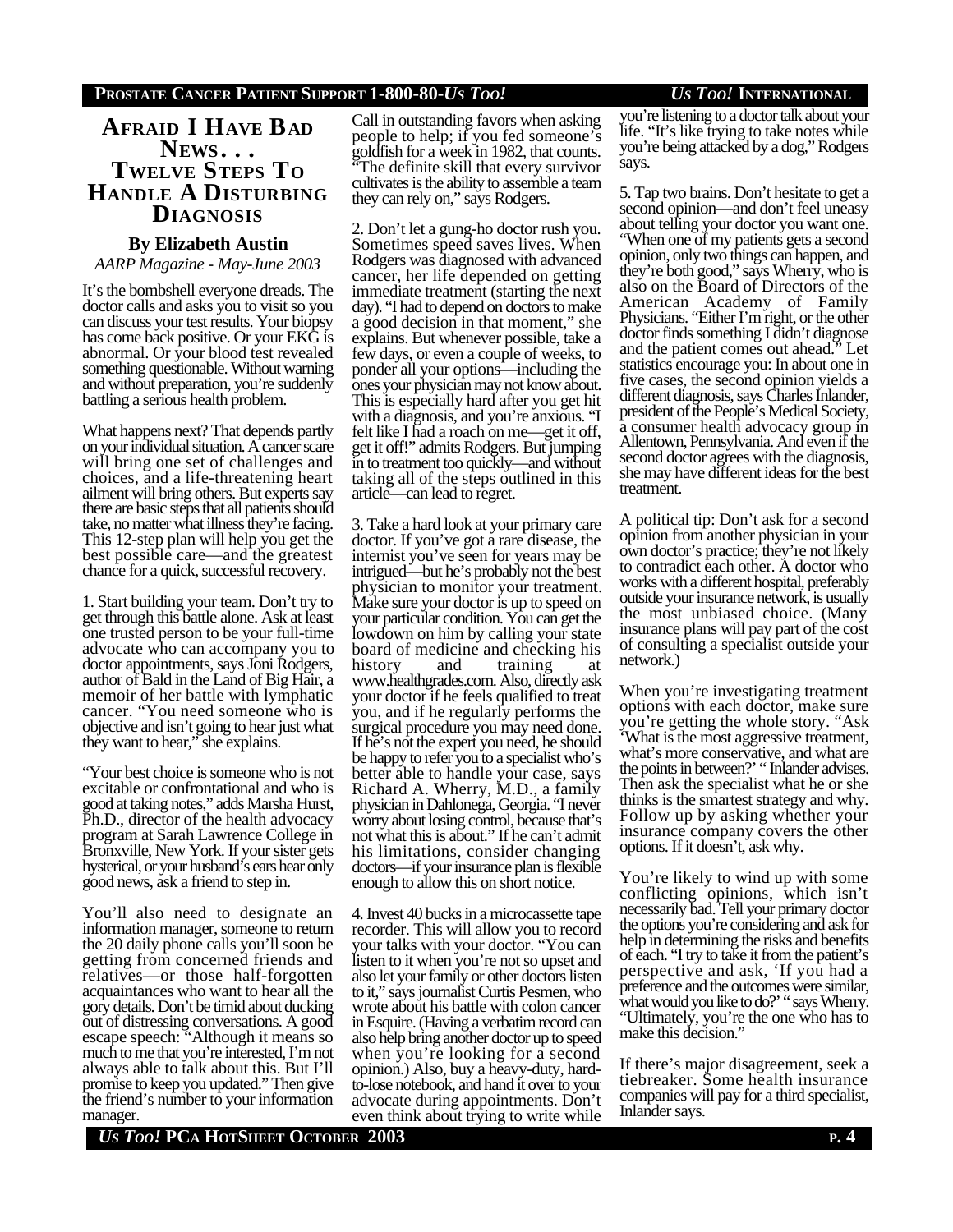6. Make hurried doctors listen. You'll likely encounter several doctors of different skills and temperaments during this journey. Remember that some of the best physicians are the worst communicators; prescription pads never talk back. To make her doctor listen, Rodgers practiced this line: "I need to say something, and if you promise to listen without interrupting, I promise to speak for 90 seconds or less." It's a surefire way to get silence. It sounds far more reasonable than "just two minutes" which doctors hear as patient-speak for "a half-hour or so." And, if you're wellprepared, 90 seconds is enough time to say everything you need to say (the "Gettysburg Address" took scarcely longer than that).

7. Get educated, not distraught. Finding health news and research about your condition on the Internet can be helpful, but it can also be a source of misinformation and needless worry. To ensure you're getting reliable information, stick with websites backed by known organizations. A prominent one is MedlinePlus (medlineplus.gov), a site jointly provided by the U.S. National Library of Medicine and the National Institutes of Health. Also, the site at healthfinder.gov has links to more than 1,800 health-related organizations.

Offline, some hospitals and university medical centers offer well-stocked medical libraries, with librarians and research assistants to help patients wade through them. For example, the Stanford University Medical Center's Health Library offers free research help to anyone seeking information on an illness or treatment. "We walk through every patient's case individually and provide scientifically based medical information to help them make informed decisions about their health care," says the director of special patient services, Barbara Ralston. To reach the library, call 800-295- 5177 or visit healthlibrary.stanford.edu.

Don't hand your doctor a thick sheaf of medical journal articles and expect him or her to read them on the spot. Instead, Inlander suggests, use your research to create a list of half a dozen "talking points," and offer your doctor copies of your research.

8. Choose your hospital wisely. The closest hospital may be convenient, but it's probably a poor choice unless its staff has a great deal of experience in treating patients in your situation. You can get a

quick read on this by checking www.healthgrades.com, and by calling the hospital and asking the medical director how often its doctors treat your condition. If you find that the closest qualified hospital is 500 miles away, ask your doctor if he can consult with the specialists there.

9. After checking in, shake some hands. "When you get into your hospital room, the first thing you should do is call and ask the hospital's patient representative to come up so you can introduce yourself," Inlander says. "If you encounter problems, that person is responsible for making it right." (Ask for the patient representative's number when you check in, or ask a nurse.) Your friendliness will pay off if you have a problem; the advocate knows how to intervene if the night staff keeps waking you up to take your sleeping pill, for instance.

10. Chat up the nurses. It could yield more than extra pillows. "They have terrific insider information," says Dr. Hurst. Not only can they make your stay more comfortable, they can give you important treatment advice, too. You may need to listen for code words; a nurse could lose her job for telling you she wouldn't let your surgeon cut her hair. But if you hear a hint that she thinks you'd be better off with another doctor, take it seriously.

11. Stay sane. The emotional stress of battling a serious illness can take a large toll on your mental health—and the stability of your relationships. Joining a support group and venting to others who have been in your shoes can help; just make sure they're an optimistic bunch. "You can learn from other people who have gone through this situation," says Inlander, "but avoid groups that don't give you positive vibes.

12. Be blissfully self-indulgent. When you're recuperating, forget about being the "perfect patient"—cheerful, brave, and attuned to everyone else's needs. Take all the slack that friends and family readily give you during this furlough, and don't feel guilty. Karma will come around. "The good news, if you can call it that, is that everything you go through will help you be part of someone else's support system six months or a year from now," says Pesmen, who—knock on wood—has been cancer-free for two years. "It's a small bonus at the end of a long, hard ride."

*Elizabeth Austin is an award-winning health writer in Chicago.*

## *US TOO!* **INTERNATIONAL VISIT US ON THE INTERNET AT WWW.USTOO.ORG**

## **CANCER MORTALITY CONTINUES TO FALL**

### (continued from page 1)

to decline in 1994, the investigators state. Although men continued to experience a slight fall in death rates throughout the 1990s, women's rates essentially stabilized between 1998 and 2000.

Mortality due to lung cancer continues to drop among black and white men, while the rate of increase in death rates has slowed among women, the findings indicate. Death rates for cancer of the breast, prostate, and colon all continue to fall.

In a related editorial, Dr. M. J. Quinn, from the National Cancer Intelligence Centre in London, comments that "a principal strength of the report is that it provides a wealth of information on the cancer trends in terms of both incidence and mortality."

"The establishment in the US of state cancer registries, in addition to the high quality Surveillance, Epidemiology, and End Result (SEER) registries, is a major step forward in cancer control," Dr. Quinn adds.

## **EARLY DETECTION REDUCES PROSTATE CANCER DEATHS**

New research shows earlier detection and wide use of hormone treatment have driven down prostate cancer's death rates.

A British researcher said death rates dropped by one-third in North America and by 20 percent in Europe since 1990 among men aged 65 to 74.

Previous studies have demonstrated hormone treatment delays the progression of prostate cancer and makes patients feel better. The new study offers evidence that the approach can save lives.

Prostate cancer is most often driven by the male sex hormone testosterone. Therapy blunts the ability of the hormone to stimulate cancer cells.

The findings were presented September 22 at a European conference on cancer.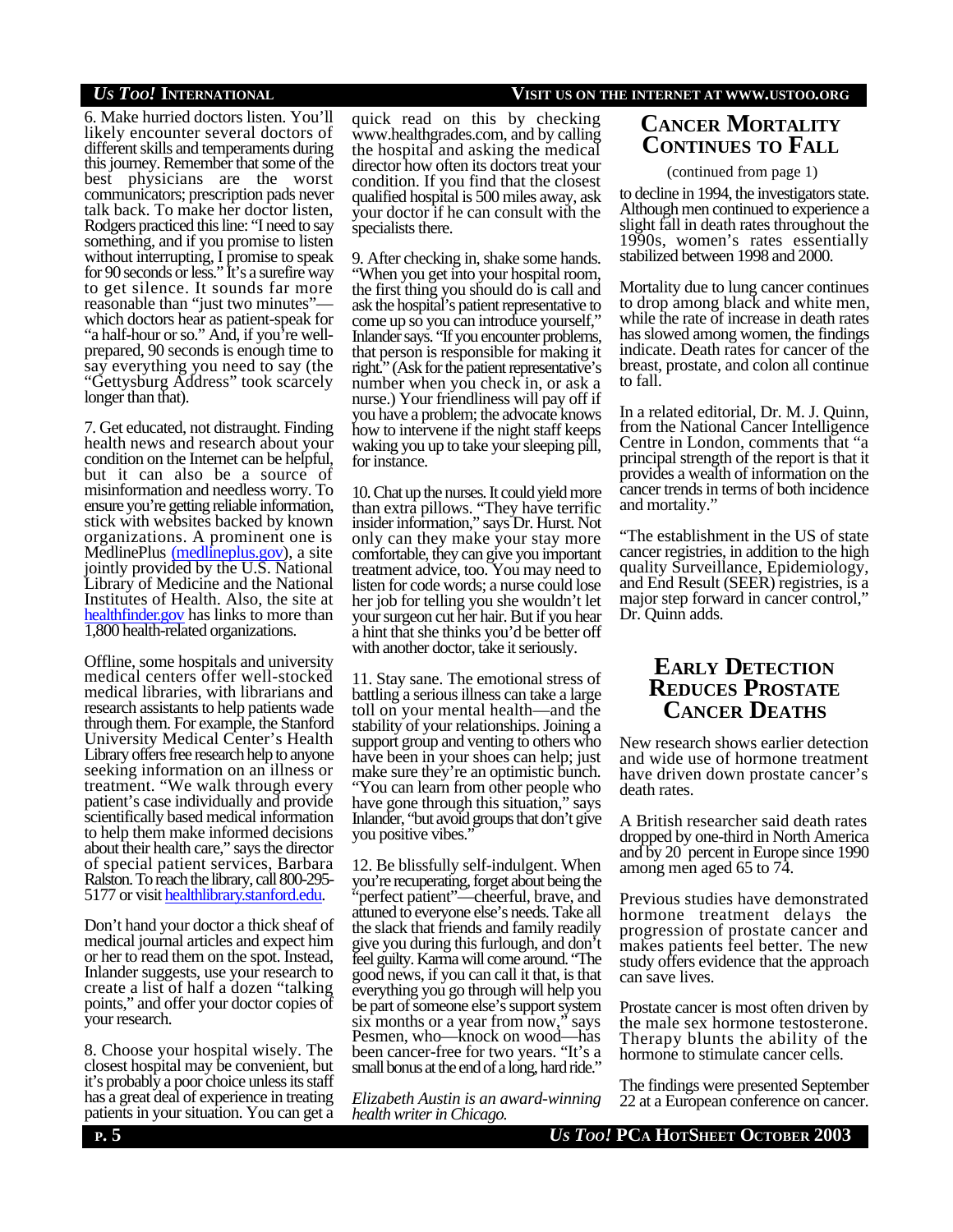## **Make YOUR Best Treatment Choice for Early Prostate Cancer** *Rachel Snyder - CancerSource*

"In the late 80s, we found it was men with prostate cancer who wanted the least involvement in making their treatment decision—" says Lesley Degner, RN, PhD, "how things have changed!"

Today most men newly diagnosed with early stage (localized) prostate cancer—cancer that has not spread outside of the prostate gland—will not be content with saying, "Yes doctor, whatever you think is best." The number of treatment choices has gone up, and the side effects can change a man's life. This will cause many men to get more involved and to seek more information in order to make the "best choice," as described by Donna Berry, RN, AOCN, PhD.

In interviews with CancerSource, Degner and Berry provided treatment decision-making advice for men with early stage prostate cancer. They each have more than 25 years of experience studying decision-making and the human response to cancer, and new research recently published. $1, 2$  Read what they have to say for help in making the best treatment choice for you.

## *The Diagnosis*

If a man has some of the symptoms of prostate cancer, a doctor or nurse will first ask questions about these symptoms. A physical exam and other tests will be done. If any of these test results suggest that cancer may be present, the doctor will order a biopsy of the prostate. A biopsy is the only sure way of knowing whether a problem is because of cancer.

It takes about a week for the biopsy results to come back. "Physicians have their own preferences and styles," says Berry. "Men should ask their physician before the biopsy how they will hear about the results, for example, 'Will you call me or will you let me know at my next appointment?'"

Men should start learning about

treatment options soon after their diagnosis. Many men find themselves shocked, "I have cancer?!" This can make it hard to take in all of the information. Many people feel like they need to make a treatment decision quickly so the cancer doesn't spread. "Men shouldn't feel rushed to make a treatment decision even if they or their family are feeling anxious about it," says Degner. "A lot of people, when they're diagnosed with cancer, think it's growing like a mushroom. While there are some tumors that are extremely aggressive and very rapidly growing, the majority of prostate cancer tumors have been there for a long time, it was just that they were undetectable."

If you can tolerate waiting and the doctor says it is ok (the tumor is not growing fast), try to slow the treatment decision-making pace down. "Think very carefully about what you're doing and look at all of the options," says Degner.

"With prostate cancer it's never a bad idea to get a second opinion, it's a good idea!" says Berry. "The treatments for prostate cancer are very diverse, so many men feel comfortable when they talk to different specialist." A man should consider a second opinion as soon as they hear the biopsy results.

#### *Your Treatment Information and Discussion*

Before hearing about the different treatment options, the man should tell the doctor about himself. "What happens too often is we load the person up with information and we don't listen," says Berry. "The conversation should focus on what the doctor needs to know about the man so decisions can be framed around who the man is and how the treatment fits into his life."

Both Degner's and Berry's new studies showed how personalizing the treatment discussion and information could help a man with his decision. Degner's study1 looked at 74 couples in which a partner was newly diagnosed with early stage prostate cancer. In counseling sessions, these men and their partners talked about what was most important to them at the time of diagnosis. For example, for some men sexuality after treatment was the most important to them. So, these men were given information about treatment based on how it would affect their<br>sexuality. After receiving sexuality. individualized information, four months after diagnosis most men reported that they took on a more active role in making the decision and their partners took on less of a role than they thought they would, and everyone involved had lower levels of stress.

Berry's study<sup>2</sup> looked at 44 men who were within 6 months of a diagnosis of early stage (localized) prostate cancer. The study was to see how men came to "making the best choice" for treatment. The researchers concluded that men make "the best choice for me" based on the medical information they received from all sources (the first doctor, second opinions, Internet, friends, etc.), plus personal factors (their job, past experiences with cancer, etc.). "The health care team has to customize the education they give men based on who they are and what they do," says Berry, "it's not enough to just provide medical information."

You may have to start the conversation about yourself, don't depend on your doctor to do so. "At a minimum men should be talking about what they do for a living, for recreation, who they know that's had cancer and what are the stories they've heard about men with prostate cancer or other people who have had cancer," says Berry. "Men can make a decision based on misinformation if they haven't talked to their doctor about what they've heard and what their priorities are."

Berry recommends that you lead your doctor towards this discussion by saying, "Well, before I hear about the treatment options and outcomes, I would like to tell you more about myself because it has a lot to do with my decision." For example, "I have a job where I walk a lot in my work. It's really important that you know that I can't get to a bathroom on the job, and I can't afford to take too much time off after surgery." Knowing this information, when the doctor talks about incontinence (unable to control urine) he can personalize the information. Rather than saying, "Your chances of incontinence are 15 percent," he can say, "Your chances of incontinence are 15 percent, and if you had surgery you may have to be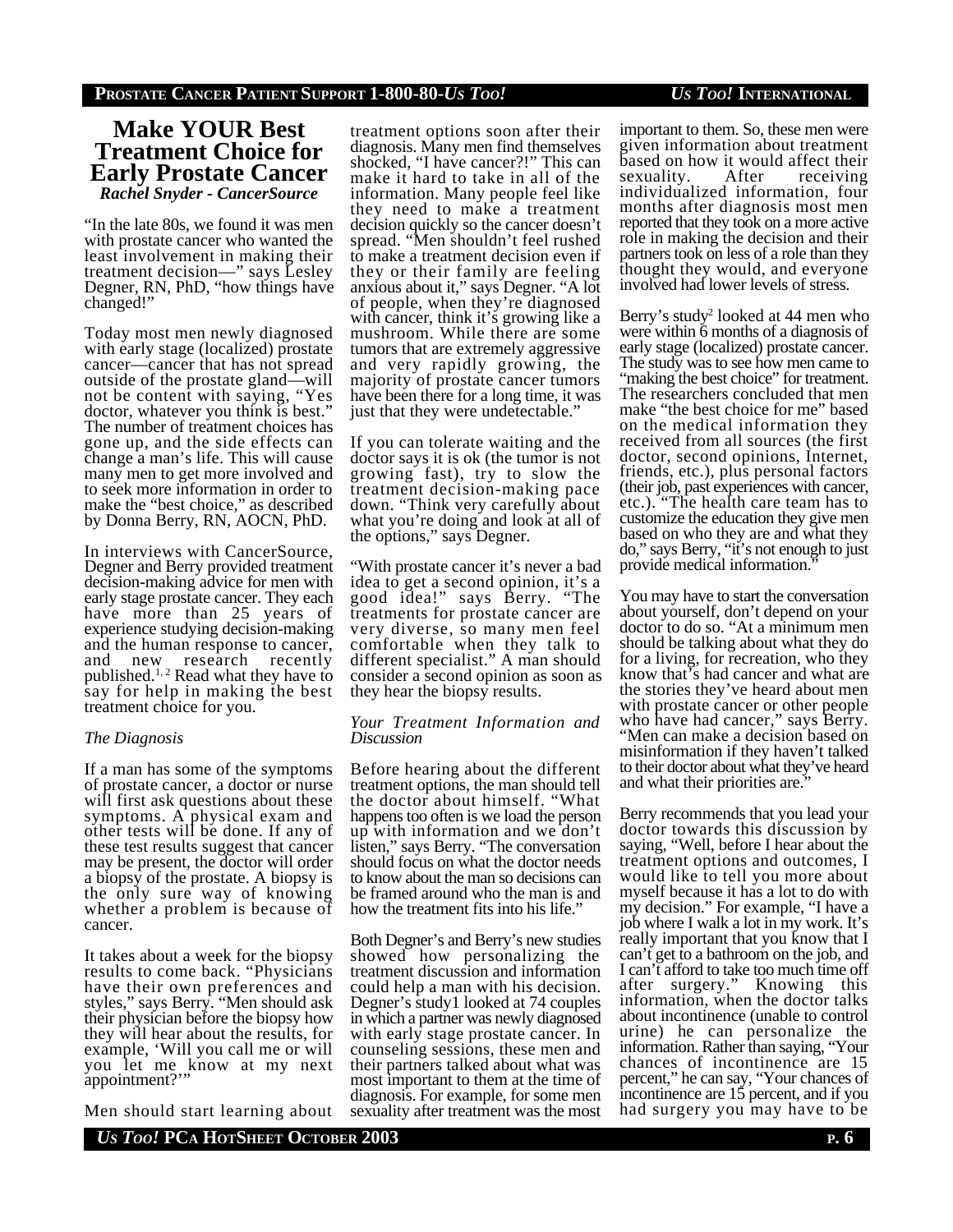## *US TOO!* **INTERNATIONAL VISIT US ON THE INTERNET AT WWW.USTOO.ORG**

prepared to take six months off of work to resolve this side effect."

### *The Choices*

"Since there is no one best treatment for localized prostate cancer, most men are given the choice in treatment," says Berry, "the doctor and the man must work together to decide." Here is basic treatment information and questions that will help you successfully work with your health care team.

Common treatment options for early stage (localized) prostate cancer:

- Surgery (called prostatectomy). Surgical removal of the prostate and any remaining tumor.
- Radiation Therapy. X-rays used to kill cancer cells. External beam radiation is given outside of the body. Brachetherapy is done inside the body by placing radiation seeds into the prostate.
- Watchful Waiting. Monitoring or checking cancer that is growing slowly and will not do any harm for a long time, if ever.
- Hormonal Therapy. Lowers or blocks the male hormone, testosterone, to slow the growth of prostate cancer. This can be done by removal of the testicles, by giving an injection, or taking a pill.
- Cryosurgery. Kills cancer cells by freezing the prostate gland.

Most men are given the major treatment options of surgery and radiation, and they are usually told about watchful waiting. Whether the other options, such as cryosurgery or hormonal therapy, are discussed depends on the doctor. "It's hard to image that someone who has spent 10 to 20 years learning to do surgery would say that surgery is not a good option," says Berry. It is good to talk to doctors from various specialties and try to gather more information.

"In our research we have found that thousands and thousands of men, even if they're not able to say it, want to know their chances of a cure and how far the disease has spread," says Degner. "Write down your top questions before your discussion, and don't leave without having them answered. If you can't say, them, give the doctor the piece of paper."

Men should ask about the doctor's record. For example, how much experience does the doctor have doing the treatment? Do they perform two or 100 a year? This will be a bigger issue in a small town or more rural setting. Men should also hear what the doctor's outcomes are. For example, what percent of the men cannot control their urine after the surgery and what percent are able to be totally dry. "Physicians will often quote the literature," says Berry, "but you don't want a quotation of an unknown expert, you want to base your decision on the record of the physician whose office you're sitting in."

Men should ask about the treatment scheduling. How often do they have treatment, how much time does it take, how much follow-up will it require? They should ask who will work with them on making the treatment decision and after it is made. "These questions are important just so the man knows what the routine is going to be," says Berry. "It's not just the short term stuff that you have to think about," says Degner, "make sure you also ask about the long term side effects." For example, with prostate cancer, the most common are erectile dysfunction (cannot get a penile erection) and urinary incontinence.

"Often times you're just focused on getting through the treatment, which is important," says Degner. "But, most people go on and survive their cancer and live to die of something else. You don't want to be living with the serious side effects of your cancer treatment for the rest of your life. But if you have to, it would be nice to know about it before you're treated, so you can at least make the choice."

#### *References*

1. Davison BJ, Goldenberg SL, Gleave ME, Degner LF. Provision of Individualized Information to Men and Their Partners to Facilitate Treatment Decision-Making in Prostate Cancer. Oncology Nursing Forum, 2003 JanFeb;30(1):10714.

2. Berry DL, Ellis WJ, Woods NF, Schwien C, Mullen KH, Yang C. (2003). Treatment Decision Making by Men with Localized Prostate Cancer: The Influence of Personal Factors. Urologic Oncology, 2003, MarApr;21(2):93100.

#### **Questions to ask about prostate cancer treatments**

### **If you are having treatment**

- What are my treatment choices?
- What are the expected benefits of each kind of treatment?
- What are the risks of each treatment?
- What are the side effects of each treatment?
- Are there new treatments or clinical trials that I should consider?
- What are my chances of being cured?
- How will we know if this is working?
- How will each treatment affect my daily life?
- What are the chances of the tumor coming back again?

## **Surgery**

### **If considering surgery**

- What kinds of surgery can I consider? Which operation do you recommend for me?
- Will I need radiation after surgery?
- How will I feel after surgery?
- Where will the scars be? What will they look like?
- Will I have to do special exercises after surgery?
- When can I get back to my normal activities?

## **Radiotherapy**

## **If you are having radiotherapy**

- What is the goal of this treatment?
- How will the radiation be given?
- How many treatments will I get? Over what period of time?
- When will the treatment begin? When will it end?
- How will I feel during radiation therapy?
- What can I do to take care of myself during therapy?

## **Hormonal Therapy**

### **If you are having hormonal therapy**

- Why do I need this treatment?
- What drugs will I be taking? How often? For how long? What will they do?
- What can I do about side effects?
- If I need hormonal treatment, which would be better for me, drugs or an operation?
- How long will I be on this